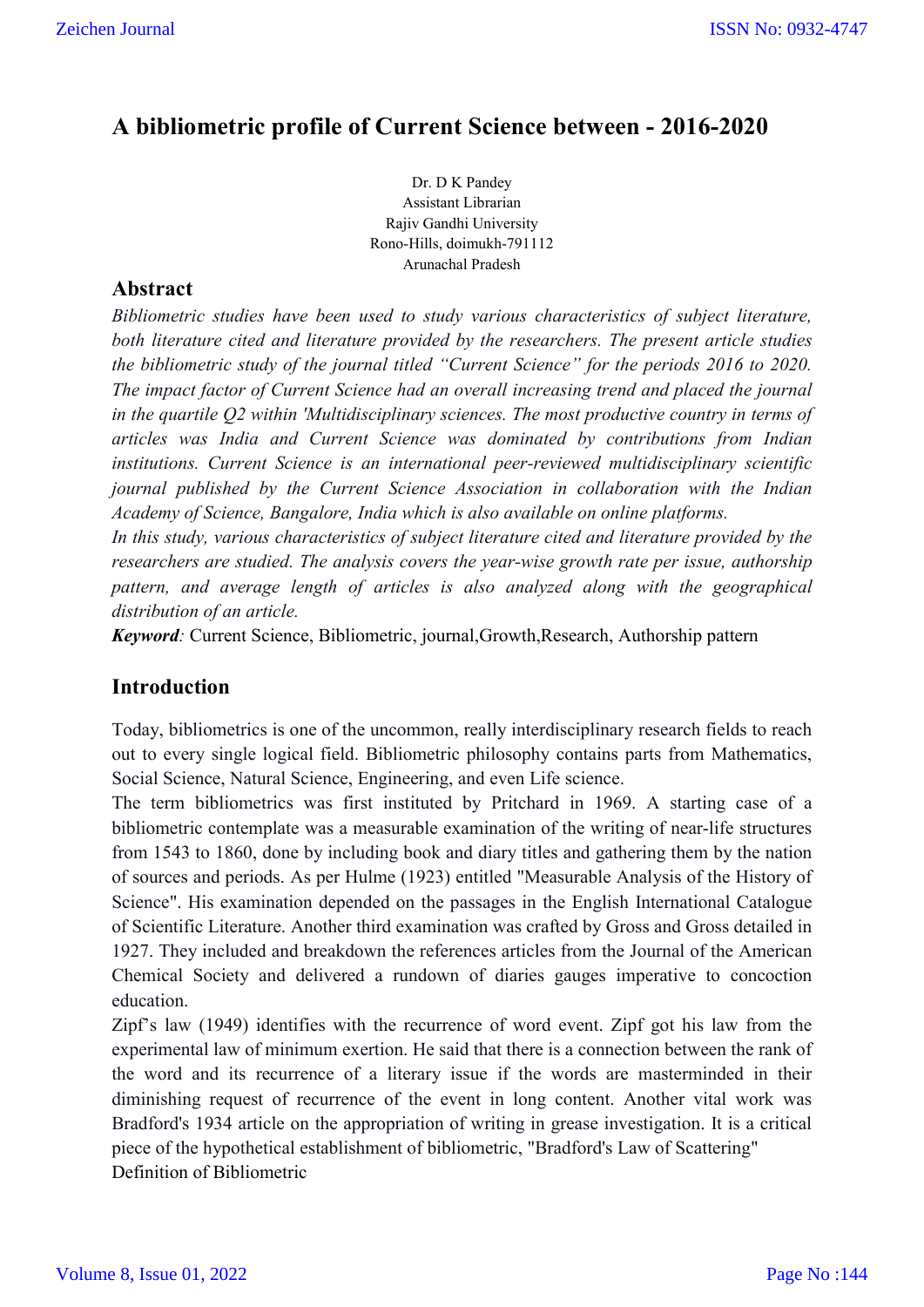(i) (Raising, 1962) has defined bibliometric as "the assembling and interpretation of statistics relating to books and periodicals. Use of books and journals to ascertain its many local situations the generals use of books and journals".

(ii) (Pritchard, 1969) has defined bibliometric as "the application of mathematical and statistical methods to books and other media of communication", which is the most commonly quoted 143- definition and it has served as the foundation stone and basis for many investigations.

#### **Bibliometric Laws and Citation Analysis**

Dr.Ranganathan S. R. (1969) begat the expression "Librametry" and displayed his idea in the ASLIB gathering held at Leamington Spa. He utilized the term to incorporate measurable ways to deal with ponder library and its administrations. Be that as it may, the act of utilizing quantitative technique to quantify data sources was made even before Dr.Ranganathan however under various terms or with no specific term yet "Measurable Analysis" was in like manner used before the term Libra-metry. Cole and Eales (1917) graphically mapped the writing and called this technique for examination "Measurable investigation". Hulme (1923) contemplated the writing and called it a "measurable reference index", yet the terms were observed to be awkward as it could without much of a stretch be mixed up. Later the term was instituted as bibliometrics by Pritchard (1969). (www.netugc.com)

#### **What is Bibliometrics?**

The term "bibliometrics" was first used by Pritchard (1969) in his article "Statistical Bibliography or Bibliometrics" published in the "Journal of Documentation". "Biblio" means book and "Metric" means a scale or measure. Bibliometric means application of statistical studies in library and information science. According to Pritchard (1969), bibliometrics is defined as "the application of mathematics and statistical methods to books and other media of communication." Potter (1981) defines bibliometrics as "the study and measurement of the publication pattern of all forms of written communication and their author".

**Laws of Bibliometrics:-** The three most regularly utilized laws in bibliometrics are 1)Bradford's Law of Scatter: - which portrays how the writing of a branch of knowledge is circulated in its diaries and which frames the reason for computing what number of diaries contain a specific level of distributed articles? (Tonta Y and Umut Al, 2004)

2) Lotka's Law of Scientific Productivity: - An equation for estimating/foreseeing the profitability of logical analysts. (Zhang W and Yoshiteru N, 2012)

3) Zipf's Law of Word Occurrence: - which portrays the recurrence of the presence of specific words or all the more particularly, recommends that individuals will probably choose and utilize recognizable as opposed to new words.

(LZhang W and Yoshiteru N, 2012) Among all these three laws, Bradford's Law is more helpful to LIS experts and identified with reference examination.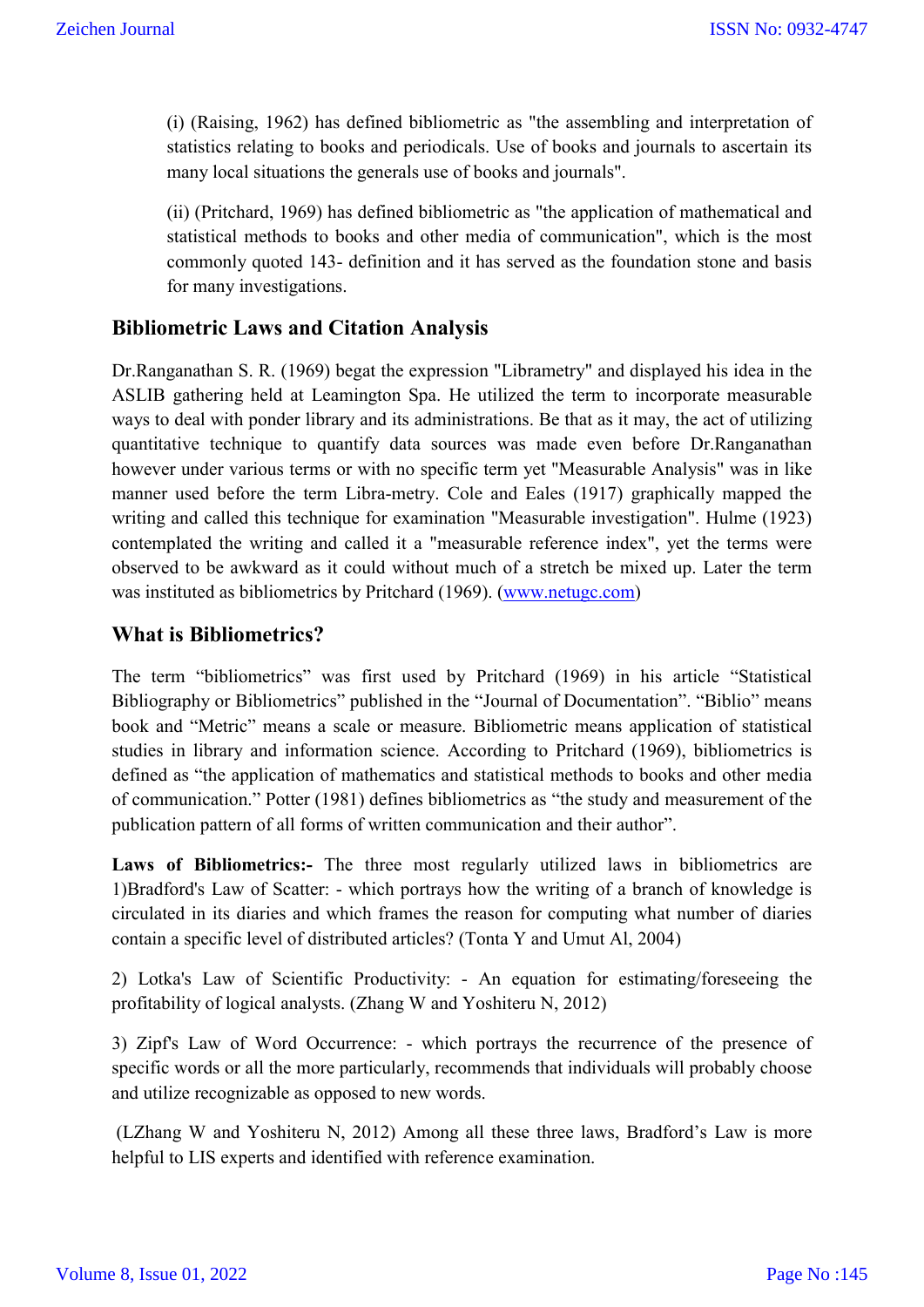#### **Objective of the Study:**

- (i) To find out year wise growth rate of journal
- (ii) To find out authorship pattern
- (iii) To find out the degree of collaboration
- (iv) To find out the length of article
- (v) To analysis the number of references given in an articles
- (vi) To find out authors by geographical location

#### **Scope of the Study:**

- (a) The scope of the study is current science journal
- (b) The time span for study is 2016 to 2020

#### **Literature review:**

Amol, Pachange(2014) in his paper, the bolometric study of the current science for the static study of the Library and Information Centre for the research purpose of higher studies. In this paper, the author has explained the year-wise distribution of the articles, a study of the authorship patterns for the contributors, the distribution of the articles, and also explained the international collaborations. In his analysis reveals that the difference in the number of a single author and multiple authors and also found that Current Science journal covered all disciplines communicate their research. The objective of this research is to analyze papers published in the Current Science indexed in WOS (1990-2014) the analysis of this research reveals that a difference in the number of single authors and multiple authors. It is noticed that apart from India, researchers from other countries published their papers into CS. These papers are published in collaboration with Indian researchers or individually published.

Wang, Peng et. all (2017) in his study, the author has conducted the study from the year 1961 to 2015 and he covered a total of 31,403 Nos articles and found that the highest citations appeared in the year 2003-2005. In his study, he has also mentioned that current science is it is multidisciplinary journals. The most productive country was India and Indian institutions authors dominated the Current Science journals. Current Science is an international peer-reviewed multidisciplinary scientific journal established in 1932 and every fortnight published by the Current Science Association in collaboration with the Indian Academy of Sciences, Bengaluru, India. It publishes full-length research articles, shorter research communications, review articles, scientific correspondence, commentaries, etc.1. Current Science is now a leading interdisciplinary science journal with an impact factor (IF) of 0.967, according to the 2016 release of Journal Citation Reports. The data used here are from the Web of Science (WoS) online database of Thomson Reuters. The search was conducted on 8 November 2016, using the search terms Current Science in the publication name between 1961 and 2015.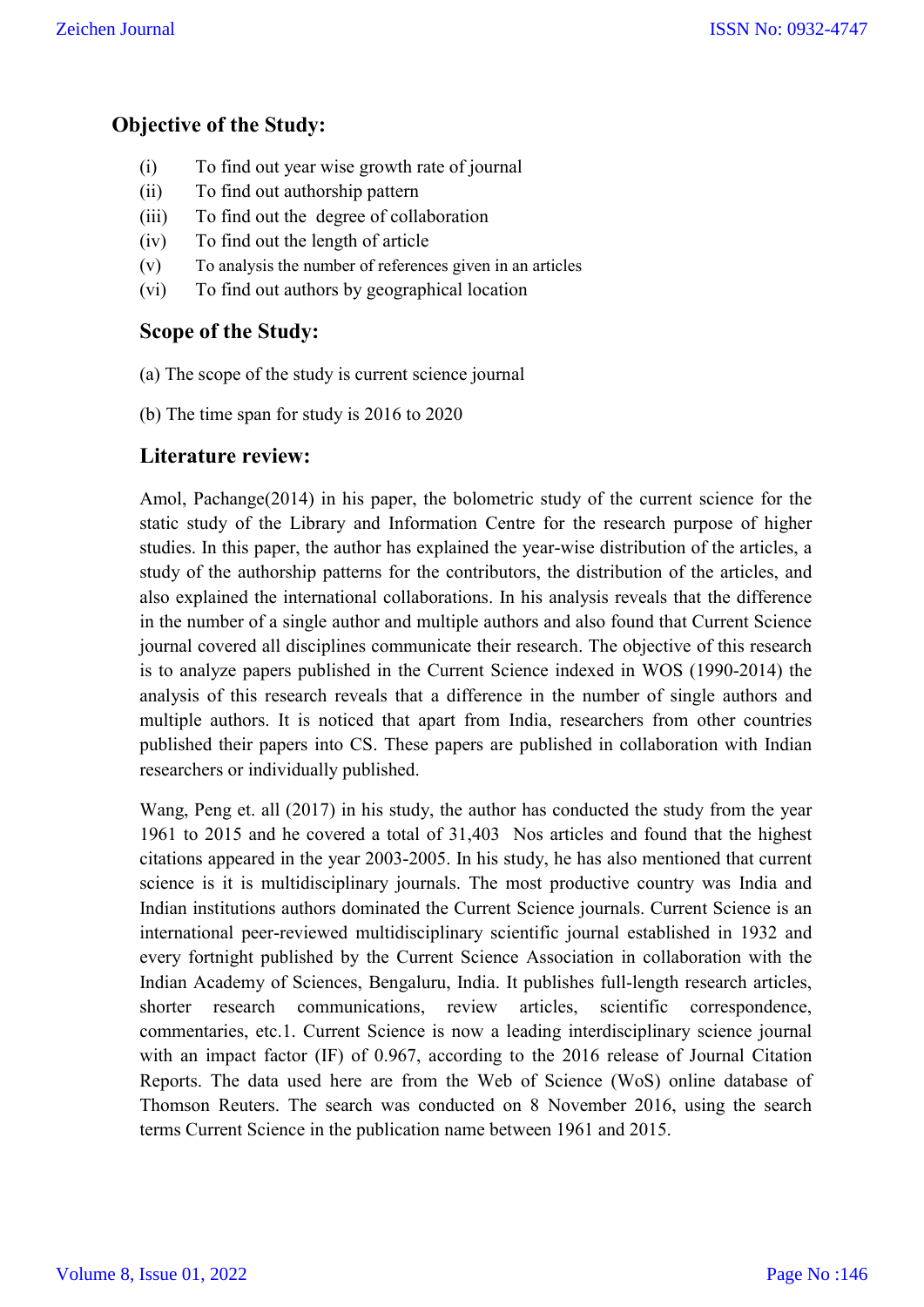Marisha(2019) In this article scientometric analysis of Current Science, he has taken the study for (1990-20170 total 28 years. He analyzed the authorship pattern, collaboration trends, contributing country and organization, citation pattern and he has also mentioned rate of collaboration of international is not high most of the publication of articles from India and Indian institute.

Ambika, M, and Samy, K Uthira (2019)'Bibliometrics study on the journal proceeding of mathematical science 2001-2010 in his study he has taken 10 years journals since 2001- 2010 have been carried out carefully and observed its performance, he has also analyzed the authorship pattern, length of the article, collaboration with the international.

## **Methodology**:

The research used the quantitative research method in the study. The total number of 120 journals "Current Science (from 2016 to 2020) have been taken for this study. Details regarding each published article like the number of authors, pagination, and degree of collaboration were recorded and analyzed for the observations the info has been calculated and represented in tables. The citation analysis was conducted by using various statistics.

## **Data Collection**:

Data collected from Current science web sites, and data collected during 2016-2020. (5 years) span period and collected 3150 articles published during five years

#### **Data Analysis and Interpretation**

**Table-1** show the year wise growth rate per issue of Current Science journals for period of five years from 2016-2020. Out 3150 articles majority of articles 363 were published in the year 2016, whereas276articles were published in the year 2020 and year wise growth of publication trend has increased in the year 2016-2020

| Year | Vo             |             |                | Number of /articles/contributors |                |                |                |          |                |                  | No.     | % of         |                |     |       |       |
|------|----------------|-------------|----------------|----------------------------------|----------------|----------------|----------------|----------|----------------|------------------|---------|--------------|----------------|-----|-------|-------|
|      | lu             | Tota        |                |                                  |                |                |                |          |                |                  |         | of           | articl         |     |       |       |
|      | me             | $1$ No      |                | $\ddot{i}$                       | $\mathbf{ii}$  | iv             | V              | V1       | ۰<br>V1        | $\cdots$<br>V111 | ٠<br>1X | $\mathbf{x}$ | ٠<br>X1        | xii | artic | es    |
|      |                | of          |                |                                  |                |                |                |          |                |                  |         |              |                |     | les   |       |
|      |                | <i>Issu</i> |                |                                  |                |                |                |          |                |                  |         |              |                |     | publ  |       |
|      |                | es          |                |                                  |                |                |                |          |                |                  |         |              |                |     | ishe  |       |
|      |                |             |                |                                  |                |                |                |          |                |                  |         |              |                |     | d     |       |
| 2016 | 11             | 12          | $\overline{3}$ | 28                               | 3              | $\overline{4}$ | 3              | 3        | 3              | 28               | 34      | 20           | $\overline{2}$ | 22  | 363   | 11.68 |
|      | $\theta$       |             |                |                                  | 0              |                | 5              | 4        | 5              |                  |         |              |                |     |       |       |
| 2016 | 11             | 12          | 3              | 25                               | $\overline{2}$ | $\overline{2}$ | $\overline{3}$ | 2        | $\overline{2}$ | 24               | 21      | 24           | 2              | 26  | 301   | 9.68  |
|      |                |             | 0              |                                  | 3              | 6              | $\overline{0}$ | 3        |                |                  |         |              | 8              |     |       |       |
| 2017 | 11             | 12          | $\overline{2}$ | 27                               | 3              | $\overline{2}$ | $\overline{2}$ | 3        | 3              | 22               | 21      | 26           | 2              | 24  | 322   | 10.36 |
|      | $\overline{2}$ |             | 4              |                                  | 6              | 6              | 5              | $\theta$ |                |                  |         |              | 4              |     |       |       |

#### **Table-1 Year wise growth rate per issue of the Current Science**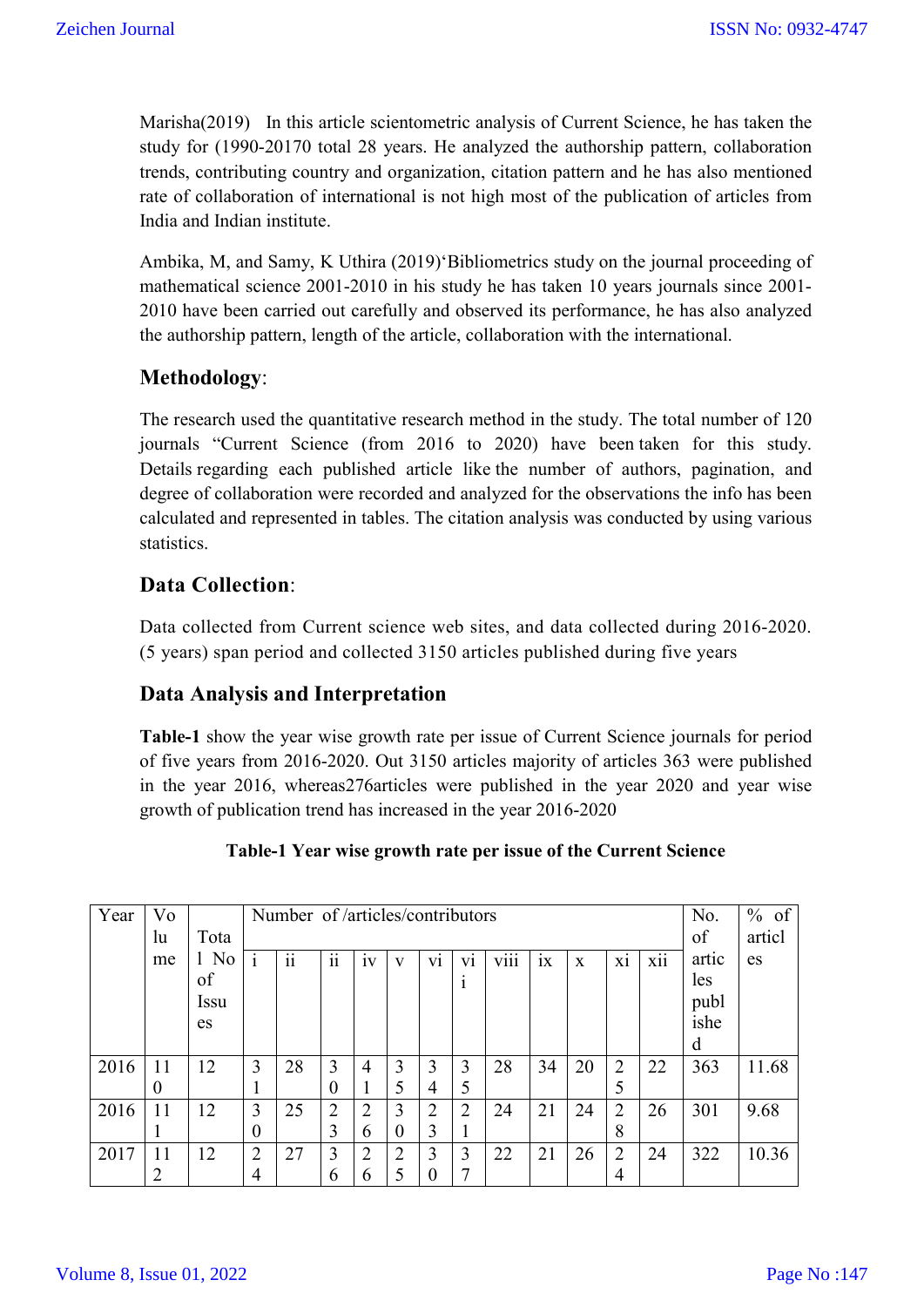| 2017 | 11 | 12 | $\overline{2}$ | 19 | $\overline{2}$ | 3              | $\overline{2}$ | 2              | 3              | 17 | 27 | 24 | $\overline{2}$ | 28 | 308  | 9.8           |
|------|----|----|----------------|----|----------------|----------------|----------------|----------------|----------------|----|----|----|----------------|----|------|---------------|
|      | 3  |    | 4              |    | $\overline{2}$ | 9              | $\overline{2}$ | 7              | 2              |    |    |    | 7              |    |      |               |
| 2018 | 11 | 12 | 3              | 24 | 3              | 3              | 3              | 3              | $\overline{2}$ | 28 | 28 | 32 | $\overline{2}$ | 27 | 345  | 11.09         |
|      | 4  |    | 3              |    | $\overline{2}$ | -1             | $\overline{0}$ | 3              | 4              |    |    |    | 3              |    |      |               |
| 2018 | 11 | 12 | $\overline{2}$ | 29 | 3              | 3              | 3              | 3              | $\overline{2}$ | 29 | 31 | 28 | $\overline{2}$ | 22 | 355  | 11.41         |
|      | 5  |    | 7              |    | 3              | 5              | $\overline{2}$ | 4              | 9              |    |    |    | 6              |    |      |               |
| 2019 | 11 | 12 | $\overline{2}$ | 36 | $\overline{2}$ | $\overline{2}$ | $\overline{2}$ | $\overline{2}$ | $\overline{2}$ | 23 | 21 | 24 | $\overline{2}$ | 26 | 296  | 9.39          |
|      | 6  |    | 5              |    | 3              | 6              | $\overline{2}$ | 3              | 5              |    |    |    | $\overline{2}$ |    |      |               |
| 2019 | 11 | 12 | $\overline{2}$ | 25 | $\overline{2}$ | $\overline{2}$ | $\overline{2}$ | 3              | T              | 24 | 19 | 35 | $\overline{2}$ | 23 | 287  | 9.23          |
|      | 7  |    | 3              |    | 4              | 4              | 3              | $\theta$       | 6              |    |    |    |                |    |      |               |
| 2020 | 11 | 12 | $\overline{2}$ | 28 | $\overline{2}$ | $\overline{2}$ | $\overline{2}$ | 1              | $\overline{2}$ | 34 | 19 | 22 | 3              | 23 | 297  | 9.42          |
|      | 8  |    | 6              |    | 6              | 7              | 1              | 8              | 0              |    |    |    | 3              |    |      |               |
| 2020 | 11 | 12 | 1              | 32 | $\overline{2}$ | $\overline{2}$ | $\overline{2}$ | $\overline{2}$ | $\overline{2}$ | 22 | 23 | 23 | $\overline{2}$ | 20 | 276  | 8.76          |
|      | 9  |    | 8              |    | $\theta$       | $\overline{2}$ |                |                | 6              |    |    |    | $\overline{2}$ |    |      |               |
| Tota |    |    |                |    |                |                |                |                |                |    |    |    |                |    | 3150 | 100           |
|      |    |    |                |    |                |                |                |                |                |    |    |    |                |    |      | $\frac{0}{0}$ |

To measure the authorship pattern is important aspect in bibliometrics. The below table-2show that the highest number of person i.e. 663(21.4%) are by single authors. two authors contribution count is 640(20.31%) followed by the three authors598(18.03%) more than five authors 478 (15.71%) four authors 471(15.09%) and more than five authors  $300(9.52\%)$ respectively. It is evident that, over the years level of collaboration is very high in case of publication in the Current Science during the study periods

| Year  | Vol. | Single      | Two Author  | Three       | Four       | Five Author | More<br>than | Total |
|-------|------|-------------|-------------|-------------|------------|-------------|--------------|-------|
|       |      | Author      |             | Author      | Author     |             | Five Author  |       |
| 2016  | 110  | 99          | 68          | 55          | 73         | 40          | 48           | 383   |
| 2016  | 111  | 70          | 69          | 48          | 44         | 29          | 56           | 316   |
| 2017  | 112  | 68          | 72          | 63          | 44         | 35          | 40           | 322   |
| 2017  | 113  | 55          | 68          | 66          | 37         | 26          | 56           | 308   |
| 2018  | 114  | 65          | 63          | 73          | 55         | 35          | 54           | 345   |
| 2018  | 115  | 65          | 63          | 84          | 57         | 33          | 53           | 355   |
| 2019  | 116  | 60          | 59          | 58          | 36         | 38          | 45           |       |
| 2019  | 117  | 81          | 56          | 54          | 45         | 13          | 38           | 287   |
| 2020  | 118  | 53          | 58          | 46          | 46         | 31          | 52           | 286   |
| 2020  | 119  | 47          | 64          | 51          | 34         | 20          | 36           | 252   |
| Total |      | 663(21.04%) | 640(20.31%) | 598(18.03%) | 471(15.09) | 300(9.52%)  | 478(15.71%)  | 3150  |
|       |      |             |             |             | $\%$       |             |              |       |

**Table-2 Authorship Pattern**

**Table – 2**: To measure the authorship pattern is important aspect in bibliometrics. The above table-2 show that the highest number ofpersoni.e 663 (21.4%) are by single authors and 640  $(20.31\%)$  by the two authors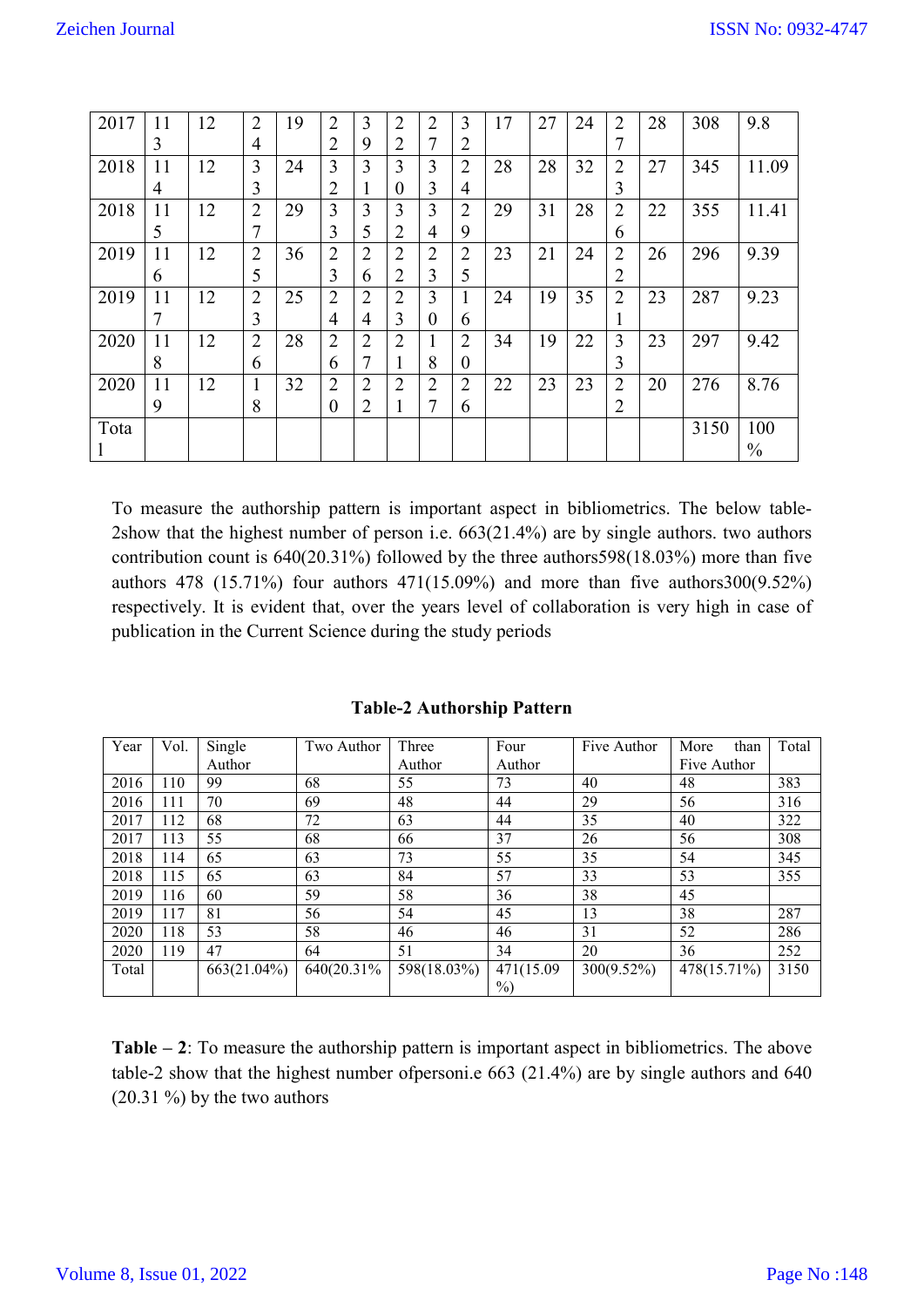| Year  | Volume | With single author        |            | With multi authors        |            | Total | of<br>Degree<br>Collaboration |
|-------|--------|---------------------------|------------|---------------------------|------------|-------|-------------------------------|
|       |        | Number of<br>contribution | Percentage | Number of<br>contribution | Percentage |       |                               |
| 2016  | 110    | 99                        | 14.93      | 284                       | 11.41      | 383   | 0.74                          |
| 2016  | 111    | 70                        | 10.55      | 246                       | 9.89       | 316   | 0.77                          |
| 2017  | 112    | 68                        | 10.25      | 254                       | 10.21      | 322   | 0.78                          |
| 2017  | 113    | 55                        | 8.29       | 253                       | 10.17      | 308   | 0.82                          |
| 2018  | 114    | 65                        | 9.80       | 280                       | 11.25      | 345   | 0.81                          |
| 2018  | 115    | 65                        | 9.80       | 290                       | 11.66      | 355   | 0.81                          |
| 2019  | 116    | 60                        | 9.04       | 236                       | 9.48       | 296   | 0.72                          |
| 2019  | 117    | 81                        | 12.21      | 206                       | 8.28       | 287   | 0.71                          |
| 2020  | 118    | 53                        | 7.99       | 233                       | 9.37       | 286   | 0.72                          |
| 2020  | 119    | 47                        | 7.08       | 205                       | 8.24       | 252   | 0.81                          |
| Total |        | 663                       |            | 2487                      |            | 3150  | 0.78                          |

#### **Table-3 Degree of collaboration is highest in volume**

**Table-3** and figure -2 shows that the degree of collaboration is highest volume

Degree of Collaboration C=Nm/Nm+Ns

C= Degree of Collaboration

Nm= Number of multiple author

Ns= Number of single authors

C=284/383=0.74

| Year | Volume | No. of   | Cumulative  | Pages | Cumulative  | Average  |
|------|--------|----------|-------------|-------|-------------|----------|
|      |        | articles | of<br>total |       | of<br>total | page     |
|      |        |          | articles    |       | pages       | per      |
|      |        |          |             |       |             | articles |
| 2016 | 110    | 383      | 383         | 1858  | 1858        | 4.85     |
| 2016 | 111    | 316      | 699         | 1874  | 3732        | 5.33     |
| 2017 | 112    | 322      | 1021        | 1925  | 5657        | 5.54     |
| 2017 | 113    | 308      | 1329        | 1880  | 7537        | 5.67     |
| 2018 | 114    | 345      | 1674        | 2326  | 9863        | 5.71     |
| 2018 | 115    | 355      | 2029        | 2132  | 11995       | 5.91     |
| 2019 | 116    | 296      | 2325        | 1929  | 13924       | 7.21     |
| 2019 | 117    | 287      | 2612        | 1846  | 15770       | 6.03     |
| 2020 | 118    | 286      | 2898        | 1828  | 17589       | 6.07     |
| 2020 | 119    | 252      | 3150        | 1991  | 19589       | 6.21     |

#### **Table-4 Average length of articles in the Current science**

**The table-4** show that minimum average length of article 4.85 pages which reported for the cumulative issues of 2016 which the maximum average length of page article is 7.21 for the year 2019. Taking all the issues from 2016-2020 into account. It is found that Current Science journal accommodates on an average 5.85 pages per article.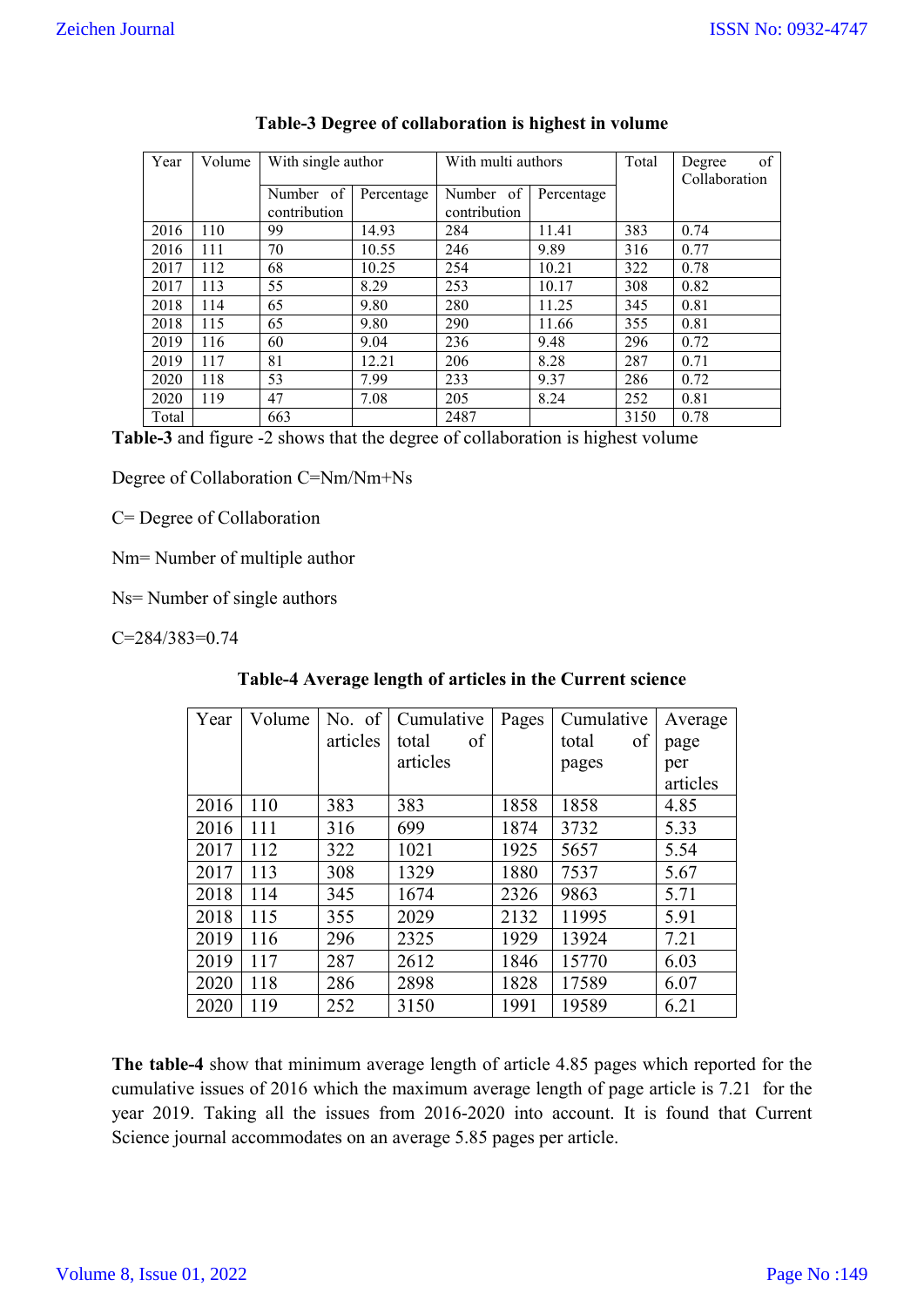| Year | Volume | <b>Issues</b>  | Author                                                                                    | Reference | Name of Institution                                                                                                                                       | Percentag<br>e |
|------|--------|----------------|-------------------------------------------------------------------------------------------|-----------|-----------------------------------------------------------------------------------------------------------------------------------------------------------|----------------|
| 2019 | 117    | 5              | Singh, B N                                                                                | 229       | Genetics<br>Laboratory,<br>Department of Zoology,<br>Institute<br>of<br>Science,<br>Hindu<br><b>Banaras</b><br>University,<br>Varanasi<br>221 005,        | 16.10%         |
| 2016 | 110    | $\mathbf{1}$   | Moorthy,<br>K<br>Krishna et all                                                           | 155       | for<br>Centre<br>Atmospheric<br>and<br>Oceanic<br>Sciences,<br>Indian<br>Institute<br>of<br>Science, Bengaluru 560<br>012, India                          | 10.90%         |
| 2016 | 110    | $\overline{7}$ | Goutam,<br>Mukesh Kumar<br>and Lee, kwang-<br>sik                                         | 154       | Division of Earth and<br>Environmental Sciences,<br>Korea Basic<br>Science<br>Institute,<br>162<br>Yeongudanji-ro,<br>Ochang-eup, Cheongju,               | 10.82%         |
| 2019 | 116    | 110            | Bashyam, Murali<br>,Dharan, Animired<br>$\mathrm{dy},$<br>and<br>Srinivas, Bala,          | 146       | Laboratory<br>Molecular<br>of<br>Oncology, Centre<br>for DNA<br>Fingerprinting and Diagnostics,<br>Inner Ring Road,<br>Uppal,<br>Hyderabad 500 039, India | 10.26%         |
| 2019 | 116    | 6              | Rakshit,<br><b>AnimeshKumar</b><br>Naskar,<br>Bappaditya<br>and<br>Moulik,<br>Satya Priya | 144       | for<br>Indian<br>Society<br>Surface<br>Science<br>and<br>Technology,<br>Department<br>of<br>Chemistry,<br>Jadavpur<br>University, Kolkata                 | 10.12%         |
| 2017 | 113    | 10             | Thakur,<br>Sidharath Dev<br>and Pandey, A<br>K                                            | 121       | Department<br>of<br>Veterinary<br>Public<br>Health<br>and<br>Epidemiology, Dr G. C.<br>Negi<br>College<br>of<br>Veterinary and Animal<br>Sciences         | 8.50%          |
| 2020 | 119    | $\mathbf{1}$   | Mandal,<br>Satyajit<br>and<br>Gupta, Ankit                                                | 121       | of Civil<br>Department<br>Engineering,<br>Indian<br>Institute of Technology<br>(Banaras<br>Hindu<br>University),<br>Varanasi<br>221 005, India            | 8.50%          |
| 2018 | 115    | 6              | Mandal, Suraj<br>et all                                                                   | 121       | Kalindi Housing Estate,<br>Kalindi, Kolkata 700<br>089, India                                                                                             | 8.50%          |
| 2016 | 111    | $\overline{2}$ | Narahari, S R<br>et all                                                                   | 116       | Hillingdon<br>1The<br>Hospitals<br><b>NHS</b><br>Foundation<br>Trust,<br>Oxford, UK                                                                       | 8.15%          |
| 2016 | 111    | 5              | Anil<br>Singh,<br>Kumar, Garg,<br>Neelima<br>and                                          | 115       | Institute<br>for<br>Shriram<br>Industrial Research, 19,<br>University Road, Delhi                                                                         | 8.08%          |

# **Table 5 - Top ten authors uses maximum references and Institution names**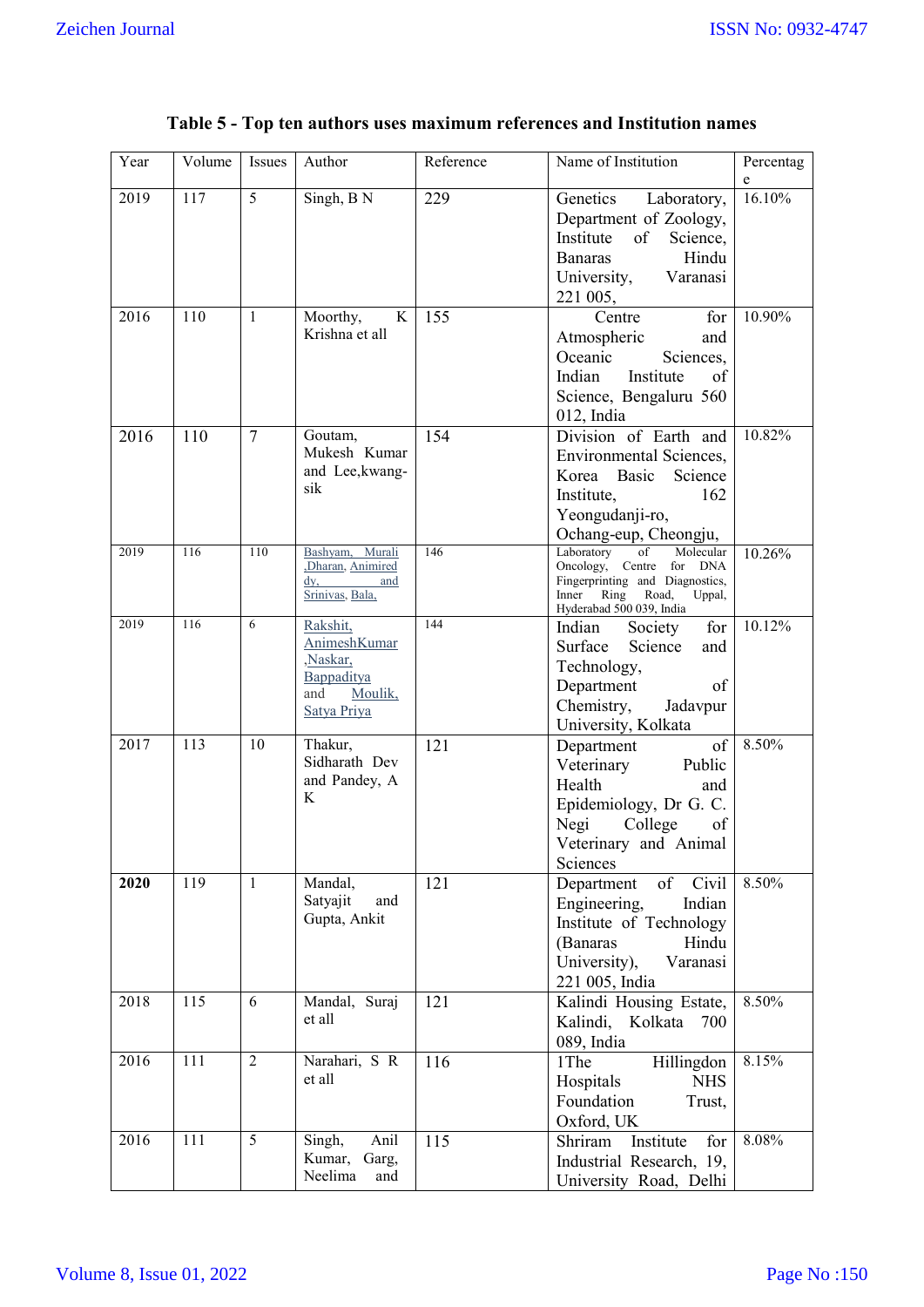|       |  | $\sim$<br>Tyagı,<br>Ajay<br>kumar |      | India<br>110 007. |      |
|-------|--|-----------------------------------|------|-------------------|------|
| Total |  |                                   | 1422 |                   | 100% |

Table-5 show that top 20 twenty highest references out if 3150 titles. Table also show that year volume, No., author and institution names.

## **Table-6 Geographical Distribution of article (Country wise) in the Current Science**

| S.No            | Country          | Contributio              | Percenta | Rank                              |
|-----------------|------------------|--------------------------|----------|-----------------------------------|
|                 |                  | n                        | ge       |                                   |
| $\mathbf{1}$    | India            | 2767                     | 87.84 %  | $1st$ Rank                        |
| $\overline{2}$  | China            | 198                      | 6.28 %   | $2nd$ Rank                        |
|                 |                  |                          |          |                                   |
| $\mathfrak{Z}$  | <b>USA</b>       | 26                       | $0.82\%$ | $3rd$ . Rank                      |
| $\overline{4}$  | Pakistan         | 12                       | 0.38 %   | 4 <sup>th</sup> . Rank            |
| $\overline{5}$  | Iran-            | 11                       | $0.34\%$ | $5^{\text{th}}$ . Rank            |
| $\overline{6}$  | Australia        | 9                        | 0.28%    | $6th$ . Rank                      |
| $\overline{7}$  | Poland           | 8                        | 0.25%    | $7th$ . Rank                      |
| 8               | Egypt            | $\overline{7}$           | 0.22%    | $8^{\text{th}}$ . Rank            |
| 9               | Serbia           | $\overline{7}$           | 0.22%    | $9th$ . Rank                      |
| 10              | UK               | $\overline{7}$           | 0.22%    | $10^{th}$ . Rank                  |
| 11              | South            | 6                        | 0.19%    | $\frac{1}{11}$ <sup>th</sup> Rank |
|                 | Africa           |                          |          |                                   |
| 12              | Malaysia         | 5                        | 0.15%    | $12^{th}$ Rank                    |
| 13              | Romania          | $\overline{5}$           | 0.15%    | $13th$ rank                       |
| 14              | Saudi            | $\overline{5}$           | 0.15%    | $\overline{14}$ th Rank           |
|                 | Arabia           |                          |          |                                   |
| 15              | <b>Brazil</b>    | $\overline{4}$           | 0.12%    | $15th$ Rank                       |
| $\overline{16}$ | Germany          | $\overline{\mathcal{L}}$ | 0.12%    | $16^{Th}$ Rank                    |
| 17              | Korea            | $\overline{4}$           | 0.12%    | 17 th Rank                        |
| 18              | Nepal            | $\overline{4}$           | 0.12%    | 18 <sup>th</sup> Rank             |
| 19              | Spain            | $\overline{\mathcal{L}}$ | 0.12%    | $19th$ . Rank                     |
| 20              | Switzerlan       | $\overline{4}$           | 0.12%    | $20th$ . Rank                     |
|                 | d                |                          |          |                                   |
| 21              | Canada           | 3                        | $0.09\%$ | $21^{st}$ . Rank                  |
| $\overline{22}$ | France           | $\overline{3}$           | 0.09%    | $22nd$ Rank                       |
| 23              | Japan-           | $\overline{3}$           | 0.09%    | $23^{\text{rd}}$ Rank             |
| 24              | Russia           | $\overline{3}$           | $0.09\%$ | $24^{\text{th}}$ Rank             |
|                 |                  |                          |          | $25th$ Rank                       |
| 25              | South            | 3                        | 0.09%    |                                   |
|                 | Korea            |                          |          | $26th$ Rank                       |
| 26              | Thailand         | 3                        | 0.09%    | $27th$ Rank                       |
| 27              | Algeria          | $\overline{2}$           | 0.06%    |                                   |
| 28              | Argentina        | $\overline{2}$           | 0.06%    | $28th$ Rank                       |
| 29              | <b>Banglades</b> | $\overline{2}$           | 0.06%    | $29th$ Rank                       |
|                 | h                |                          |          |                                   |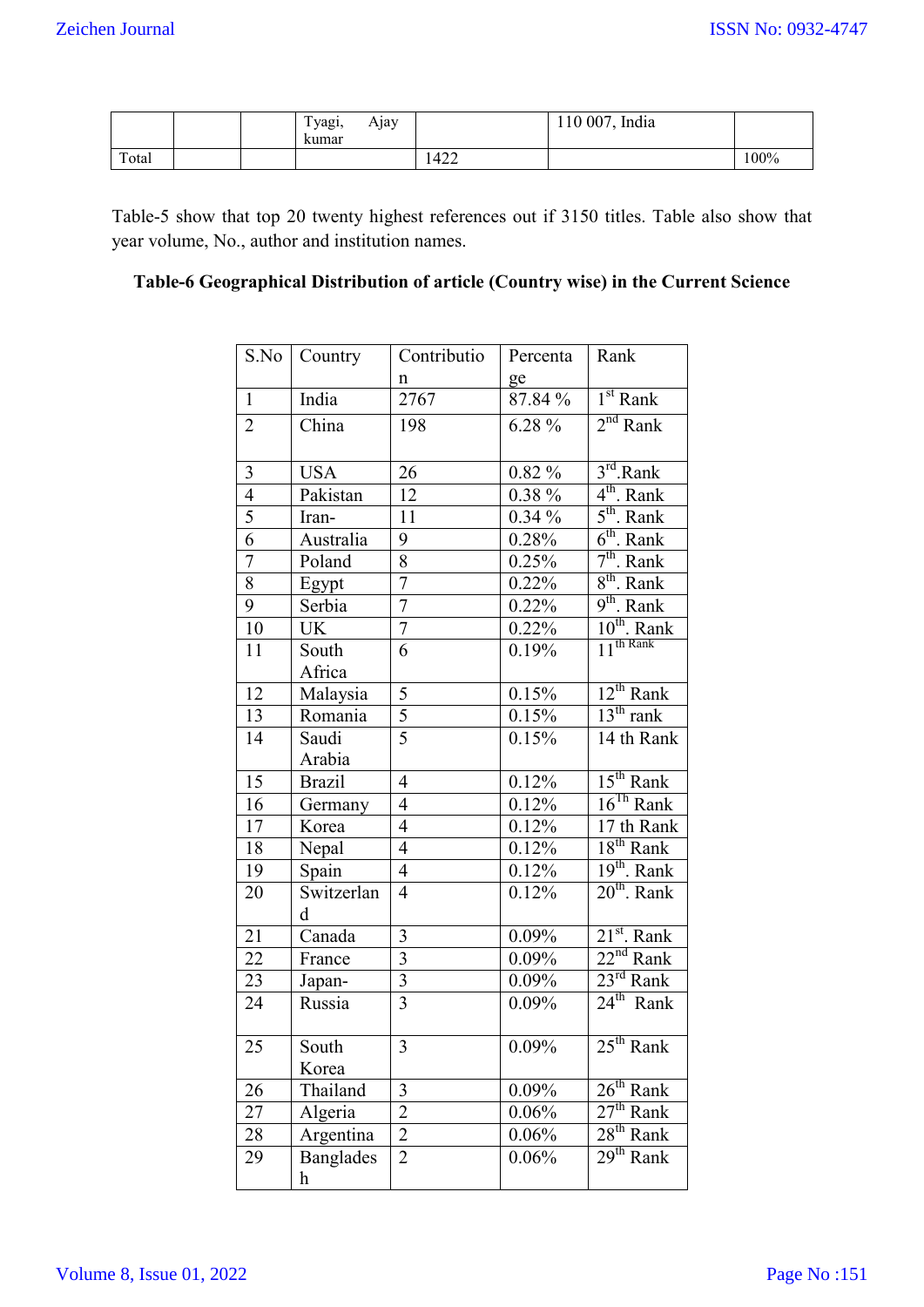| 30              | Colombia      | $\overline{2}$ | 0.06% | $30th$ Rank           |
|-----------------|---------------|----------------|-------|-----------------------|
| $\overline{31}$ | Hong          | $\overline{2}$ | 0.06% | 31 <sup>st</sup> Rank |
|                 | Kong          |                |       |                       |
| 32              | <b>Israel</b> | $\overline{2}$ | 0.06% | 32nd Rank             |
| 33              | Italy         | $\overline{c}$ | 0.06% | $33^{rd}$ Rank        |
| $\overline{34}$ | Mexico        | $\overline{2}$ | 0.06% | 34 <sup>th</sup> Rank |
| 35              | Nigeria       | $\overline{2}$ | 0.06% | $35th$ Rank           |
| 36              | Portugal      | $\overline{2}$ | 0.06% | 36 <sup>th</sup> Rank |
| 37              | Singapore     | $\overline{2}$ | 0.06% | $37th$ Rank           |
| 38              | Srilanka      | $\overline{2}$ | 0.06% | $38th$ Rank           |
|                 |               |                |       |                       |
| 39              | Taiwan        | $\overline{2}$ | 0.06% | $39th$ Rank           |
| 40              | Turkey        | $\overline{2}$ | 0.06% | $40^{\text{th}}$ Rank |
| 41              | Vietnam       | $\overline{c}$ | 0.06% | 41stRank              |
| 42              | Chicago       | $\mathbf{1}$   | 0.06% | $42nd$ Rank           |
|                 |               |                |       |                       |
| 43              | Czech         | $\mathbf{1}$   | 0.03% | $43^{\text{rd}}$ Rank |
|                 | Republic      |                |       |                       |
| 44              | Howard        | $\mathbf{1}$   | 0.03% | 44 <sup>th</sup> Rank |
|                 |               |                |       |                       |
|                 |               |                |       |                       |
| 45              | Iraq          | $\mathbf{1}$   | 0.03% | 45 <sup>th</sup> Rank |
|                 |               |                |       |                       |
| 46              | Kazakhsta     | $\overline{1}$ | 0.03% | $46th$ Rank           |
|                 | n             |                |       |                       |
| 47              | Norway        | $\mathbf{1}$   | 0.03% | $47th$ Rank           |
|                 |               |                |       |                       |
| 48              | Sudan         | $\mathbf{1}$   | 0.03% | $48^{\text{th}}$ Rank |
|                 |               |                |       |                       |
|                 |               |                |       |                       |

**Table-6** shows that the international collaboration of article out of 48 country and also show thatthe maximum article published by India that is 2767 (87.84%) between the year 2016- 2020. China is the second country it published 198 (6.28%) in the Current Science. USA is the third country it published26 (0.82%) paper in the Current Science Fourth country i.e. Pakistan it published 12 paper (0.38%) in Current Science. Fifth country it published paper11 (0.34%) in current science during 2016-2020. The other country published less number of papers as compared to above countries.

It has been found that apart from researcher from other countries published their papers in current science. These papers may be in collaboration with Indian researcher or individually published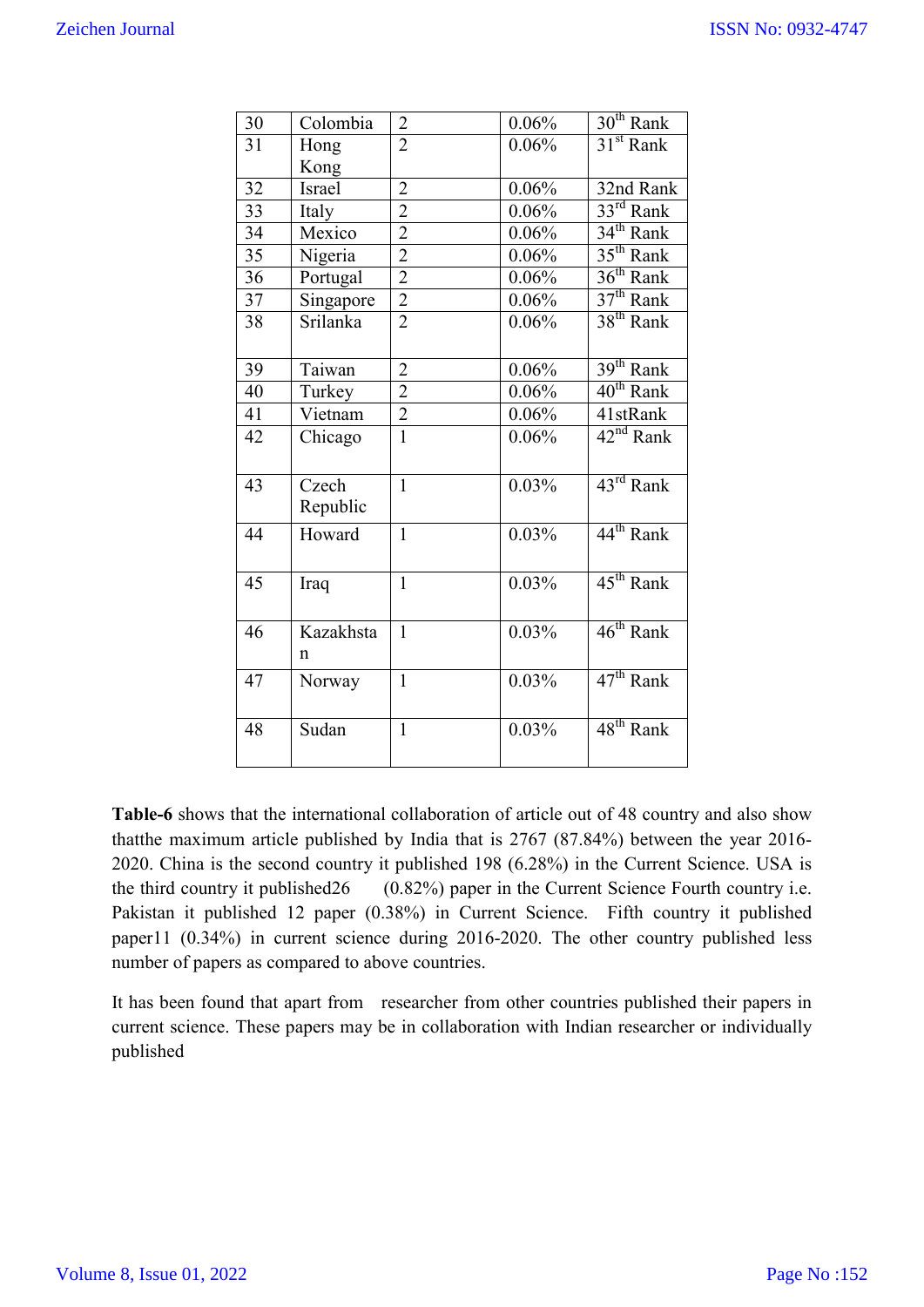## **Findings and Conclusion:**

After analysing the data we found that the above study fulfil the objective of the present study. These are following

- $\triangleright$  It has been found that apart from our country i.e. India researcher from other countries published their papers into Current Science. These papers may be in collaboration with Indian researchers or individually published.
- $\triangleright$  The maximum papers written single authors i.e.663 (21.04%) and minimum papers written by five authors i.e. 300(9.52%)
- $\triangleright$  The number of papers in the journal is not consistent and varies from volume to volume
- $\triangleright$  The data analysis show that the maximum number of papers i.e. 1994 published during 2016-2018.
- $\triangleright$  The papers have an average length of 5.85 pages per article.
- $\triangleright$  India where from the journal originate accounts for the highest number of papers 2767 (87.84%) published during the 2016-2020 in the Current science.
- Chicago, Czech Republic, Howard, Iraq, Kazakhstan and Norway published their lowest number of papers in the Current Science

The highest references in the paper 229 used by author name B N Singh from Banaras Hindu University, India.

It is also observed that apart from India, researchers from the other countries published their papers into Current Science. These papers may be collaboration with Indian researchers or individually published.

#### **Conclusion:**

The objective of the research is to analyse papers published in the Current Science during the year (2016-2020) and it is found that difference in the number of single author and multiple authors and it is also observed that Indian authors dominates the important contributions in the international journal Current Science in the given period (2016-2020). Apart from India researchers many other researchers from different countries too contributed along with the Indian authors, which shows the trend of increasing research and development in India and the global community interest in research in India especially, in the field of science and technology. Though very less collaborations have been observed among the Indian and foreign authors, still collaborations in the field of research at global level is a positive sign for any developing country. Collaboration bridge the gap of digital divide and also helps in sharing the ideas and thoughts among the researchers. If conducted at a much bigger stage, this collaborations will also lead to technology transfer. Such studies are useful mainly to find out the popularity of Indian journal among Indian researchers. Current Science is Indian leading journal in which scientist from all disciplines communicate their research. Current Science indexed in leading abstracting services